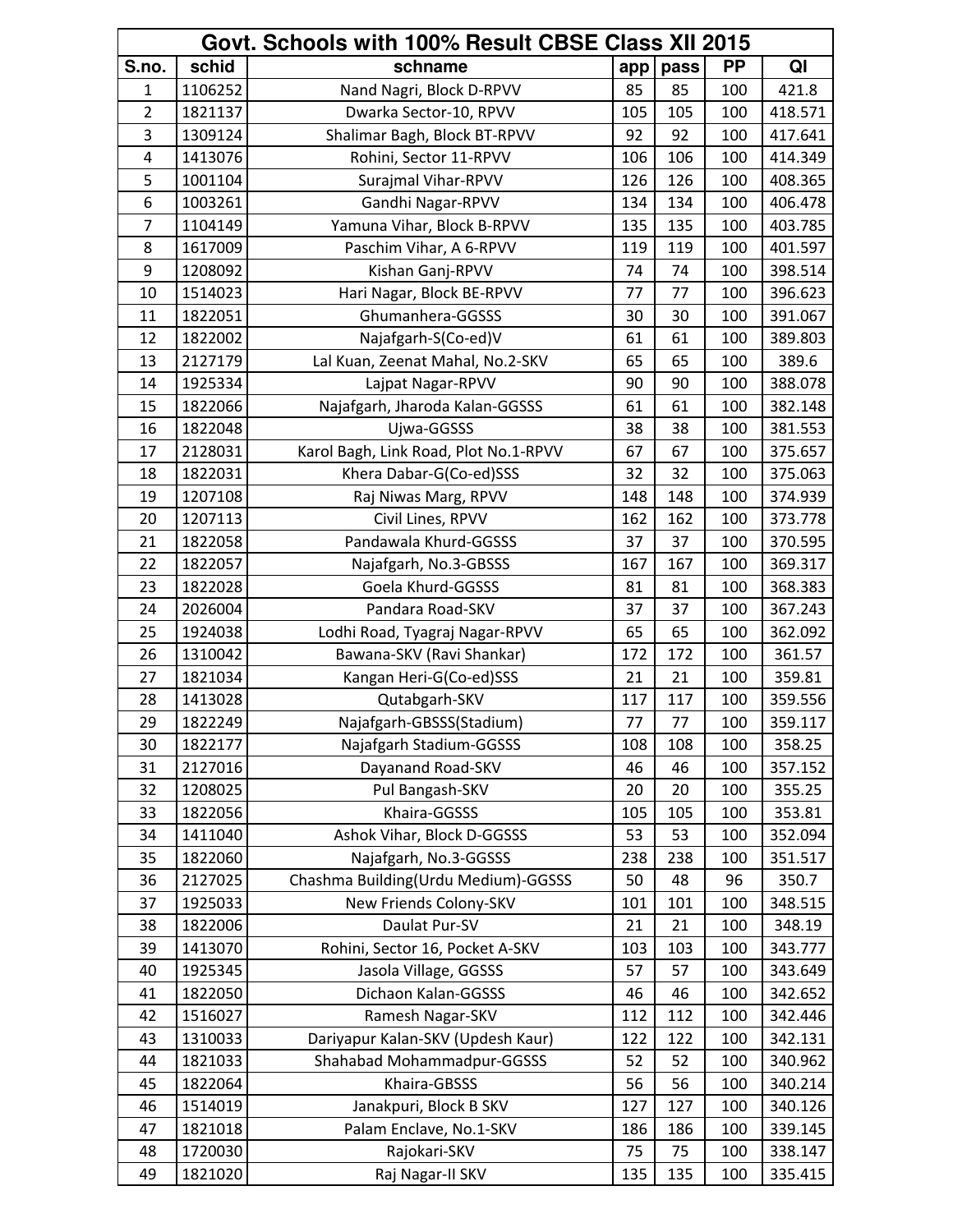| Govt. Schools with 100% Result CBSE Class XII 2015 |         |                                            |     |      |        |         |
|----------------------------------------------------|---------|--------------------------------------------|-----|------|--------|---------|
| S.no.                                              | schid   | schname                                    | app | pass | PP     | QI      |
| 50                                                 | 1411042 | Saraswati Vihar, Block A-GGSSS             | 114 | 114  | 100    | 335.018 |
| 51                                                 | 1821204 | Dwarka Sector-22, G(Co-ed)SSS              | 47  | 47   | 100    | 334.872 |
| 52                                                 | 1413078 | Karala-SKV                                 | 157 | 157  | 100    | 330.631 |
| 53                                                 | 1515025 | Tagore Garden, No.2-SKV                    | 65  | 65   | 100    | 329.754 |
| 54                                                 | 1618062 | Vikas Puri, Block A-SKV                    | 325 | 325  | 100.00 | 329.19  |
| 55                                                 | 1002025 | Trilokpuri, Block 20-SKV (Sharda Sen)      | 272 | 272  | 100.00 | 329.02  |
| 56                                                 | 1411028 | Keshavpuram, No.1-SKV                      | 70  | 70   | 100.00 | 328.94  |
| 57                                                 | 1822247 | Deendar Pur - Boys Senior Secondary School | 60  | 60   | 100.00 | 328.20  |
| 58                                                 | 1411124 | Sharda Niketan-SV                          | 77  | 77   | 100.00 | 327.79  |
| 59                                                 | 1310041 | Khera Khurd-SKV                            | 61  | 61   | 100.00 | 326.49  |
| 60                                                 | 1001102 | Surajmal Vihar-SKV                         | 147 | 147  | 100.00 | 325.99  |
| 61                                                 | 1720003 | Mehram Nagar-S(Co-ed)V                     | 34  | 34   | 100.00 | 325.59  |
| 62                                                 | 1515005 | Rajouri Garden Main-GBSSS                  | 53  | 53   | 100.00 | 325.55  |
| 63                                                 | 1207041 | Roop Nagar, No.3-GGSSS                     | 66  | 66   | 100.00 | 325.38  |
| 64                                                 | 2127007 | Bela Road-GBSSS                            | 47  | 47   | 100.00 | 324.62  |
| 65                                                 | 1309126 | Model Town, No.2-GGSSS                     | 90  | 90   | 100.00 | 324.40  |
| 66                                                 | 2127023 | Jama Masjid, Panama Building-GGSSS         | 26  | 26   | 100.00 | 324.35  |
| 67                                                 | 2127014 | Kamla Market, Zeenat Mahal-SKV No.1        | 39  | 39   | 100.00 | 323.85  |
| 68                                                 | 1310431 | <b>Shahbad Daulatpur- GBSSS</b>            | 44  | 44   | 100.00 | 323.73  |
| 69                                                 | 1822024 | Rawta-G(Co-ed)SSS                          | 26  | 26   | 100.00 | 322.96  |
| 70                                                 | 1719106 | Safdarjung Enclave-Sarvodaya(Co-Ed)SSS     | 62  | 62   | 100.00 | 322.48  |
| 71                                                 | 1105001 | Shahadara, G.T. Road-SBV (Gandhi Memorial) | 140 | 140  | 100.00 | 321.89  |
| 72                                                 | 1002184 | Gazipur-SKV                                | 81  | 81   | 100.00 | 321.09  |
| 73                                                 | 1821027 | Raj Nagar-I SKV                            | 118 | 118  | 100.00 | 320.12  |
| 74                                                 | 1208090 | Inder Lok-SKV                              | 59  | 59   | 100.00 | 319.80  |
| 75                                                 | 1309268 | Singhu-G(Co-Ed)SSS                         | 63  | 63   | 100.00 | 318.73  |
| 76                                                 | 1411031 | <b>Bharat Nagar-SKV</b>                    | 73  | 73   | 100.00 | 318.62  |
| 77                                                 | 1821037 | Pochanpur-G(Co-ed)SSS                      | 61  | 61   | 100.00 | 317.57  |
| 78                                                 | 1310164 | Narela, Pocket 5 & 6-GGSSS                 | 70  | 70   | 100.00 | 316.00  |
| 79                                                 | 1001004 | Kanti Nagar-SBV                            | 85  | 85   | 100.00 | 315.64  |
| 80                                                 | 2127020 | Darya Ganj, Pataudi House-GGSSS            | 49  | 49   | 100.00 | 314.35  |
| 81                                                 | 1822004 | Mundela Kalan-Govt.(Co-ed)SSS              | 26  | 26   | 100.00 | 314.15  |
| 82                                                 | 1925359 | Badarpur, Tajpur Pahari - GGSSS            | 36  | 36   | 100.00 | 312.00  |
| 83                                                 | 2127015 | Mata Sundri Road-SKV                       | 64  | 64   | 100.00 | 311.92  |
| 84                                                 | 1002036 | Mayur Vihar, Phase I, Pkt.IV-SKV           | 87  | 87   | 100.00 | 310.45  |
| 85                                                 | 1310026 | Harewali-G(Co-ed)SSS                       | 38  | 38   | 100.00 | 309.26  |
| 86                                                 | 1720015 | Naraina, J.J. Camp-SKV                     | 88  | 88   | 100.00 | 307.80  |
| 87                                                 | 1412130 | Mongolpuri, Block D GBSSS                  | 109 | 109  | 100.00 | 306.84  |
| 88                                                 | 2128021 | Paharganj-GGSSS                            | 35  | 35   | 100.00 | 306.54  |
| 89                                                 | 1105113 | Brahmpuri-GBSSS                            | 86  | 86   | 100.00 | 304.86  |
| 90                                                 | 1822033 | Kazipur-G(Co-ed)SSS                        | 66  | 66   | 100.00 | 302.47  |
| 91                                                 | 1310004 | Sannoth-SV                                 | 41  | 41   | 100.00 | 300.93  |
| 92                                                 | 1925246 | Masjid Moth-Sarvodaya(Co-ed) Vidyalaya     | 40  | 40   | 100.00 | 299.38  |
| 93                                                 | 1310411 | <b>Shahbad Daulatpur- GGSSS</b>            | 45  | 45   | 100.00 | 295.00  |
| 94                                                 | 1821005 | Samalka, No.1- GBSSS                       | 72  | 72   | 100.00 | 295.00  |
| 95                                                 | 1310400 | GHOGA G(CO-ED)SSS                          | 22  | 22   | 100.00 | 293.86  |
| 96                                                 | 1310161 | Barwala-G(Co-ed)SSS                        | 41  | 41   | 100.00 | 293.59  |
| 97                                                 | 1411019 | <b>Bharat Nagar-GBSSS</b>                  | 32  | 32   | 100.00 | 293.41  |
| 98                                                 | 1309269 | Palla Majra-GBSSS                          | 45  | 45   | 100.00 | 290.56  |